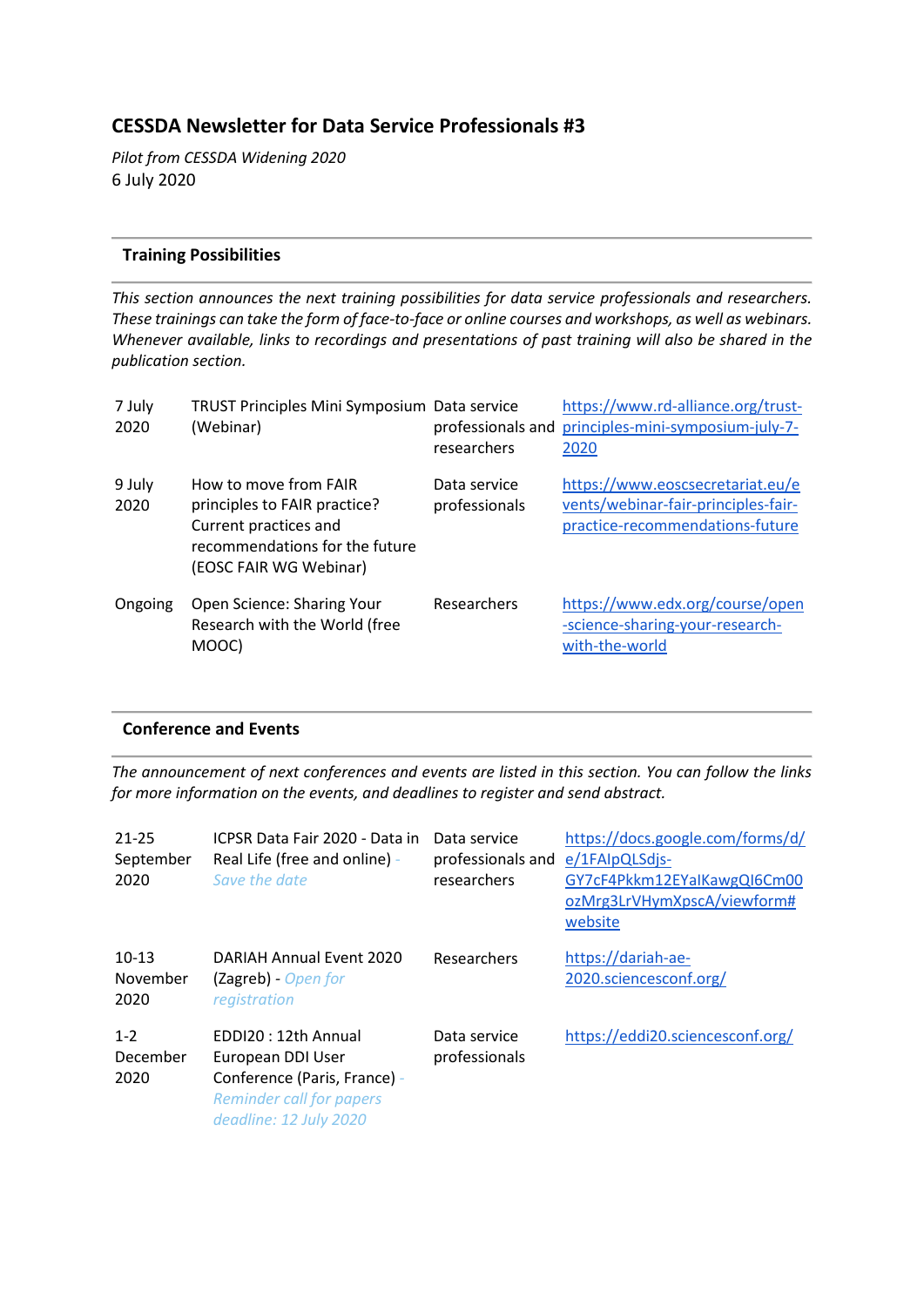#### **Publications and other resources**

*In this section will be listed new reports and publications, as well as different resources such as tools and past recordings and presentations from training and conferences. You can find other useful resources for data service professionals and users in the [CESSDA Resource Directory.](https://www.zotero.org/groups/2382601/cessda_resource_directory/library) All deliverables, reports created in CESSDA projects as well as past CESSDA training are available in the [CESSDA Zenodo](https://zenodo.org/communities/cessda/)  [platform.](https://zenodo.org/communities/cessda/) Other publications and links to past training are available in project-specific websites, e.g., [iassist data.org,](https://iassistdata.org/) [gotriple.eu,](https://www.cessda.eu/content/download/5055/55985/file/TRIPLE_A5_LEAFLET.pdf) [sshopencloud.eu.](https://sshopencloud.eu/)*

| <b>First SSHOC Training</b><br><b>Community Mini Bootcamp</b><br>(SSHOC News)                                                     | Data service<br>professionals and<br>researchers | https://www.sshopencloud.eu/news/first-<br>sshoc-training-community-mini-bootcamp                                                                                                                                                                                                                               |
|-----------------------------------------------------------------------------------------------------------------------------------|--------------------------------------------------|-----------------------------------------------------------------------------------------------------------------------------------------------------------------------------------------------------------------------------------------------------------------------------------------------------------------|
| How to improve the quality<br>of your repository - SSHOC<br>and certification of<br>repositories (SSHOC<br>webinar 23 April 2020) | Data service<br>professionals                    | Recording and slides are available at<br>https://www.sshopencloud.eu/sshoc-<br>webinar-repositories-quality-certification                                                                                                                                                                                       |
| <b>Tools and Resources for</b><br>FAIR Data (SSHOC webinar<br>18 May 2020)                                                        | Data service<br>professionals and<br>researcher  | Post-event report is available at<br>https://www.sshopencloud.eu/news/tools-<br>and-resources-fair-data-sshoc-webinar-notes<br>Slides are available at<br>https://zenodo.org/record/3831892#.Xv86m<br>EFS94H<br>Recording is available at<br>https://www.sshopencloud.eu/sshoc-<br>webinar-emm-survey-data-fair |
| <b>Dataverse Community</b><br>Meeting (Online 17-19<br>June 2020)                                                                 | Data service<br>professionals                    | Slides are available at<br>https://osf.io/prq46/files                                                                                                                                                                                                                                                           |
| Liber 2020 Annual Conference<br>(Online 24-26 June 2020)                                                                          | Data service<br>professionals and<br>researchers | Slides and posters are available at<br>https://zenodo.org/communities/liber2020<br>Recordings are available at<br>https://www.youtube.com/playlist?list=PLHA<br>3IUmrYM3vQuxsQ5H1QBeLuewbilENg                                                                                                                  |
| Summer 2020 DMPTool Release                                                                                                       | Researchers                                      | Release of new version of DMPTool.<br>Read blog at<br>https://blog.dmptool.org/2020/06/25/summ<br>er-2020-dmptool-release/<br>Watch video tutorial at<br>https://www.youtube.com/watch?v=qWrBE2<br>$1jI-Y&t=5s$                                                                                                 |
| <b>SERISS Data Management</b><br>Webinars (3 SERISS webinars<br>from 2019)                                                        | Researchers                                      | Recordings are available at<br>https://www.youtube.com/playlist?list=PLiSlY<br>HpcdaxWmdh8wNur8rAIwrSzB7wB0                                                                                                                                                                                                     |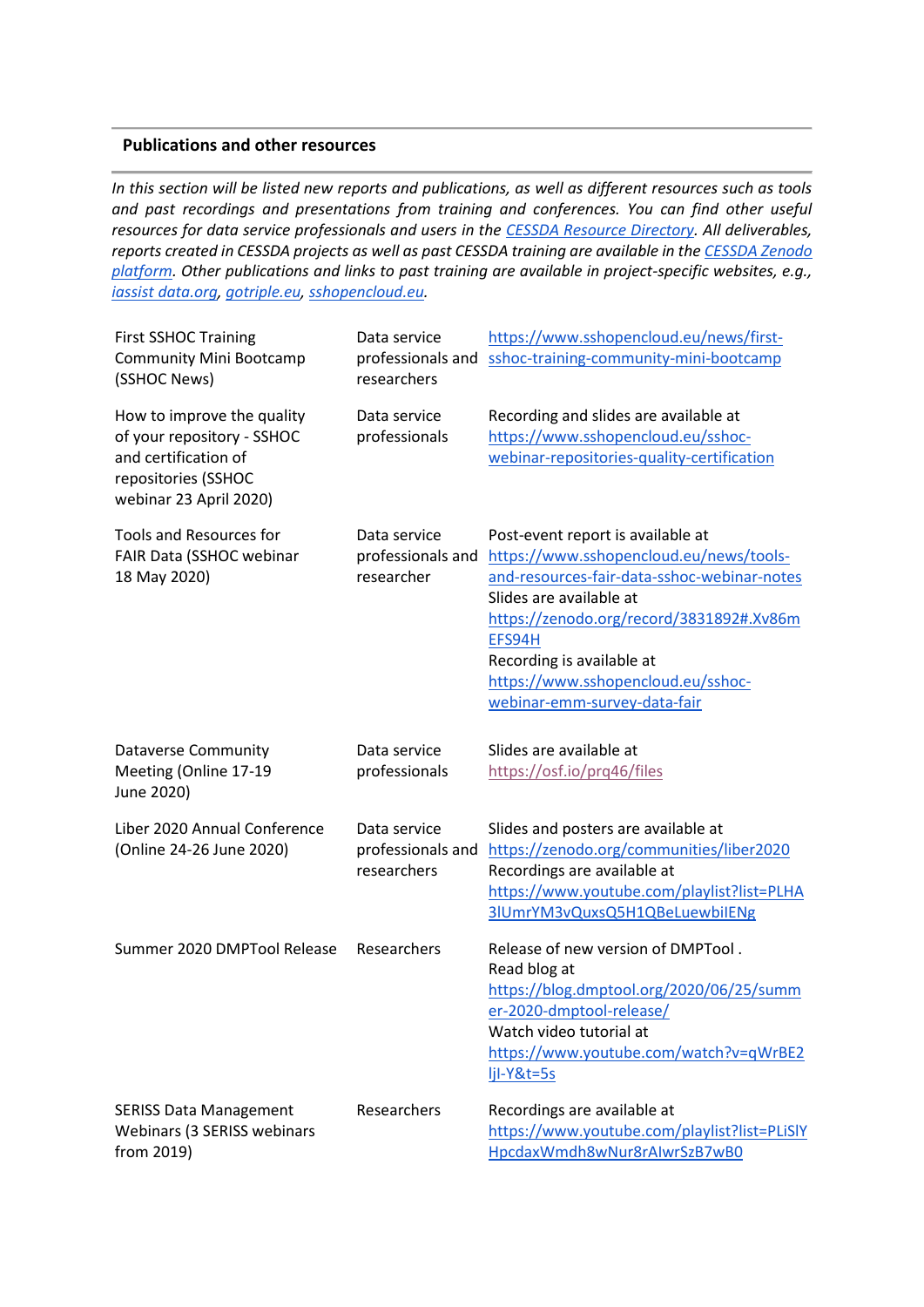| <b>SERISS Tools for cross-national</b><br>research - online tools to support<br>different stages of the survey life<br>cycle (2019)    | Researchers                                      | https://seriss.eu/training/tools/                                                                                                                                                 |
|----------------------------------------------------------------------------------------------------------------------------------------|--------------------------------------------------|-----------------------------------------------------------------------------------------------------------------------------------------------------------------------------------|
| New issue of IASSIST<br>Quarterly (July 2020)                                                                                          | Data service<br>professionals                    | https://www.iassistquarterly.com/index.php/<br>iassist                                                                                                                            |
| Supporting the Transformative<br>Impact of Research<br>Infrastructures on European<br>Research (June 2020)                             | Data service<br>professionals                    | https://ec.europa.eu/info/sites/info/files/res<br>earch and innovation/strategy on research<br>and innovation/documents/ec rtd transfor<br>mative-impact-ris-on-euro-research.pdf |
| Discussion meeting about<br>requirements of CESSDA Service<br>Providers for a Dataverse<br>repository (SSHOC webinar 18<br>March 2020) | Data service<br>professionals                    | Recording and slides are available at<br>https://www.sshopencloud.eu/sshoc-<br>webinar-cessda-service-providers-dataverse                                                         |
| Caring for Sharing - Data<br>Management and FAIRness of<br>Migration Data (SSHOC workshop researchers<br>9-10 March 2020)              | Data service                                     | Slides are available at<br>professionals and https://doi.org/10.5281/zenodo.3736355                                                                                               |
| RDA for the Social Sciences and<br>Humanities - Insights from the<br>RDA Europe domain<br>Ambassadors (RDA webinar on 25<br>June 2020) | Data service<br>professionals                    | Recording and slides are available at<br>https://www.rd-alliance.org/rda-social-<br>sciences-and-humanities-insights-rda-europe-<br>domain-ambassadors                            |
| GDPR and it's implementation in<br>data sharing in social sciences<br>(CESSDA presentation 20<br>December 2019)                        | Data service<br>professionals and<br>researchers | Slides are available at<br>https://doi.org/10.5281/zenodo.3587674                                                                                                                 |

### **Possibilities for Funding and Collaborations in EU Projects**

*In this section, you will find the collaboration possibilities in EU/international projects and funding possibilities.*

#### **Employment Opportunities**

*This section will list the job announcements for data service professionals.*

**FORS is looking for a new member of the Team Data Service** <https://forscenter.ch/about-fors/staff/open-positions/>